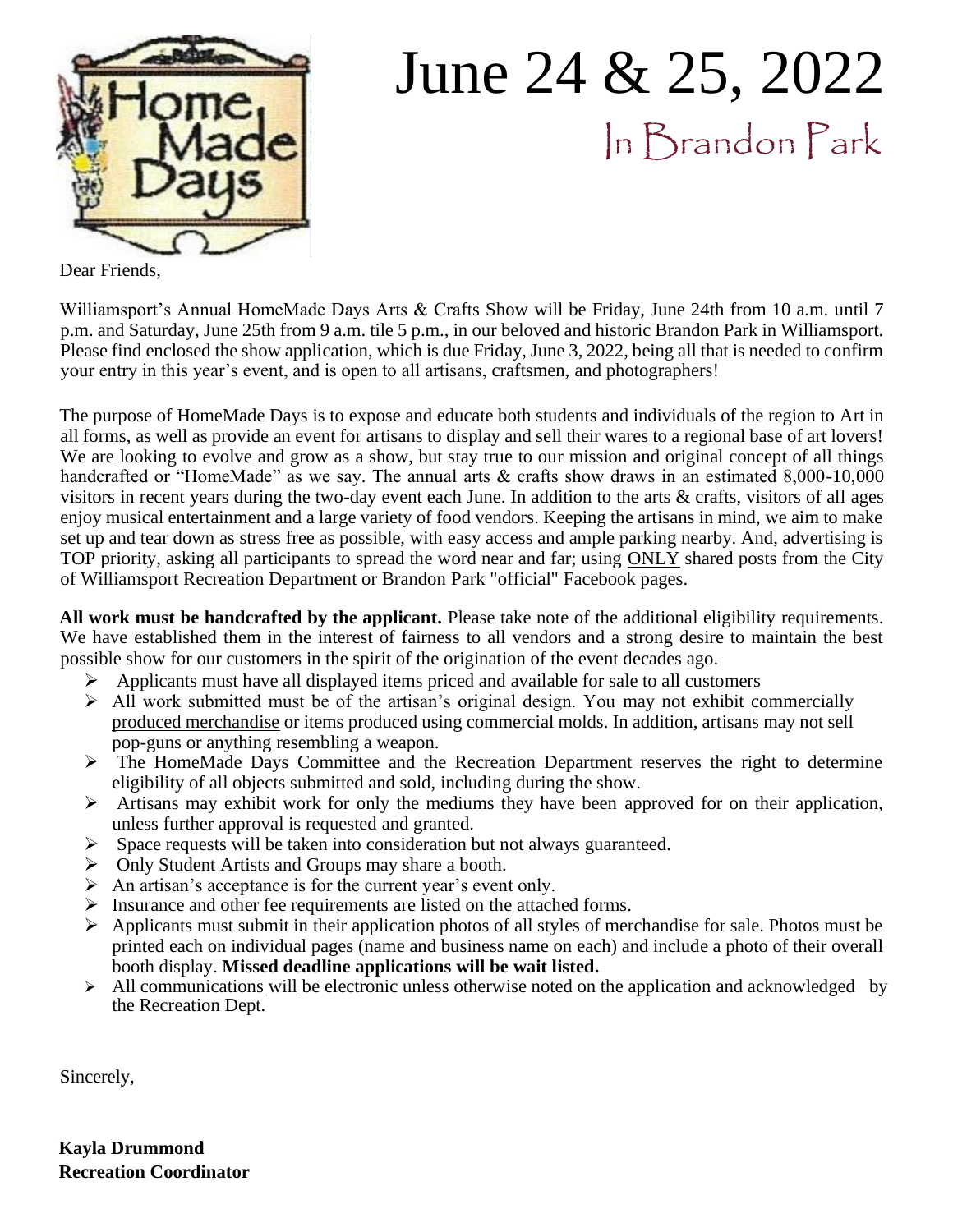# Show Information:

Friday JUNE 24, 2022 • 10am-7pm | Saturday JUNE 25, 2022 • 9am-5pm

# Set-Up Dates/Times:

Thursday between 2pm-7pm | Friday between 8am-10am **NO EARLY TEAR DOWN PERMITTED - Show is open until 5pm on Saturday!** 

## Conditions for Entry:

- ➢ All items MUST BE "HomeMade" in nature.
- $\triangleright$  All vendors selling non-food products must submit (1) photo ONLY of the style for each item (not each item specifically).

Your items must be homemade & high quality: Items should be unique in design, concept, and execution. The HomeMade Days committee members will monitor this and vendors may be asked to take certain items off display/ asked to leave the show/ and/or be banned from future events.

All applicants will be accepted to the show, as long as, goods meet the Committee standards. Those NOT accepted will be informed immediately.

Information regarding exact booth location will be available upon arrival.

\*One week prior to the event you will receive an email with additional show details (unless otherwise noted on the application).

### Facilities:

- $\triangleright$  A single arts & craft vendor space will be approximately 15 feet wide by 10 feet deep.
- $\triangleright$  A single food concession vendor space will be 20 feet wide by 15 feet deep.
- ➢ Bring your own tables, chairs, water hoses, power cords (Minimum 14 gauge), etc.
- ➢ Brandon Park will have portable rest rooms, wash & sanitation stations available.

Vendors should be prepared to cover merchandise in case of inclement weather. A security company will provide night time supervision on June 24  $\&$  25, 2022. Vendors may leave their set-up materials on site overnight, however the City of Williamsport & the HomeMade Days Committee will assume NO responsibility for lost, stolen, or damaged items.

No parking will be permitted behind or next to vendor space. (Failure to adhere to this rule will result in vehicle(s) being towed and/or being asked to leave HomeMade Days.) All vendors will receive 2 parking passes for the vendor lot. There will be no exceptions to the parking plan.

## Refunds:

There are no refunds. Refunds will only be issued if the entire event is cancelled for any reason!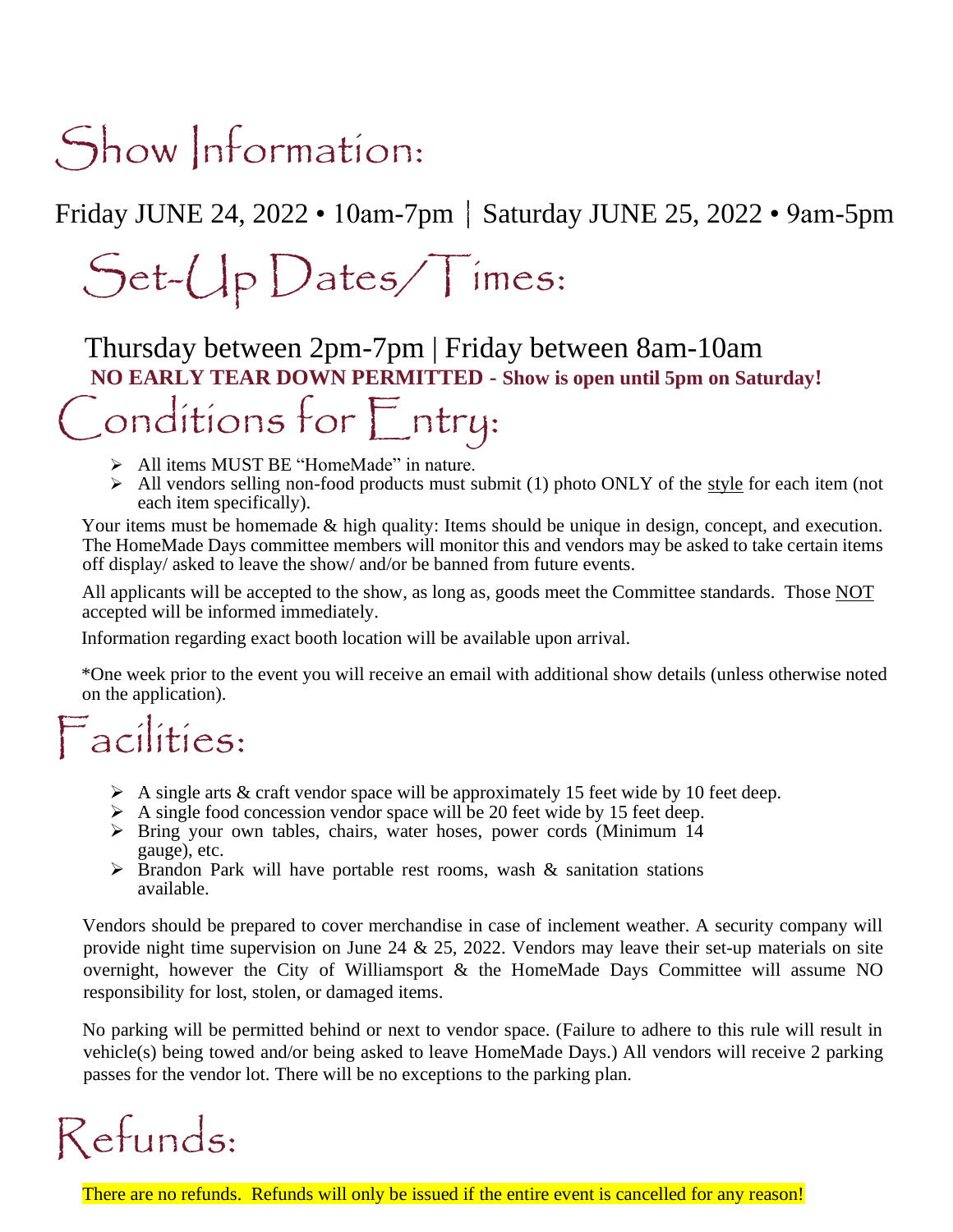



| Name(s)   Business Name: |
|--------------------------|
|                          |
| City, State & Zip Code:  |
|                          |
|                          |

### Pledge Information **Number of Spaces** Total Amount

|                                                                         |         | Number of Spaces 1 otal Amoun |
|-------------------------------------------------------------------------|---------|-------------------------------|
| Arts & Craft Vendor (no electricity) (15' x 10' lot)                    | \$80x   |                               |
| Arts & Craft Vendor (with electricity) $(15' \times 10' \text{ lot})$   | \$110x  |                               |
| Food Concession Vendor (no electricity) (20' x 15' lot)                 | \$130 x |                               |
| Food Concession Vendor (with electricity) (20' x 15' lot)               | \$190 x |                               |
| Electricity Requirements: 110 220* (Please circle one if applicable)    |         |                               |
| * only 4 outlets available (available on first come first served basis) |         |                               |
| Number of Vehicles___________(2 Vehicles per space)                     |         |                               |
|                                                                         |         |                               |
|                                                                         |         |                               |
|                                                                         |         |                               |
| Returning Vendors Only                                                  |         |                               |
|                                                                         |         |                               |
|                                                                         |         |                               |
| Signature(s):                                                           |         | Date:                         |
|                                                                         |         |                               |
| Check category that describes you best:                                 |         |                               |
| <b>W</b> ood                                                            |         | Soans Lotions Oils            |

| Clay    | Photography         | Wood        | Soaps, Lotions, Oils |
|---------|---------------------|-------------|----------------------|
| Glass   | Metal               | Mixed Media | Crafts               |
| Fabric  | Two Dimensional Art | Painting    | Culinary             |
| Jewelry | Green (Recycled)    | Other:      |                      |